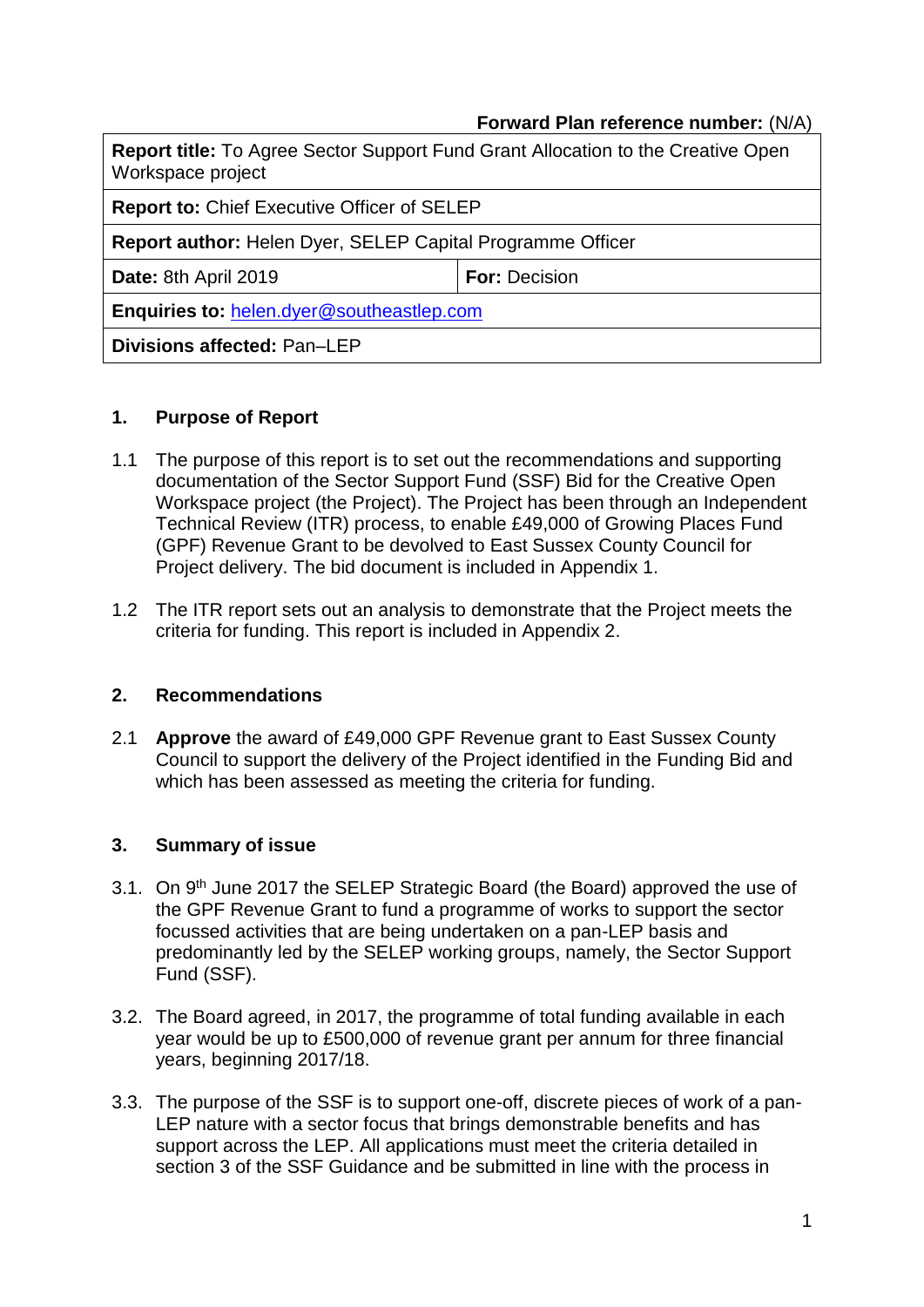section 4 of the same. This process ensures that the funding is allocated in accordance with the requirements of the SELEP Assurance Framework.

3.4. The South East Creative Economy Network has submitted a bid for SSF of £49,000 to support the delivery of the Project, which was endorsed by the Board on the 22nd March 2019 and by Team East Sussex Federated Board on 3 rd December 2018.

# **4. Project Summary**

- 4.1. The Project drives growth, innovation and prosperity by supporting the workspace needs of the creative industries, which is one of the fastest growing sectors. The Project will address a gap in suitable available workspace for the Creative, Cultural and Digital Sector across the SELEP area.
- 4.2. In order to do this, the Project will deliver the following outputs:
	- 4.2.1. A refreshed South East Creative Economy Prospectus to describe exemplary pipeline projects alongside complementary work packages addressing skills and business support needs;
	- 4.2.2. A Creative Open Workspace report and toolkit to accelerate the pipeline of open workspace projects;
	- 4.2.3. Cultural planning policy guidance that can be adopted by local authorities to support the inclusion of creative workspace in new developments, and the re-purposing of under-used buildings as creative workspace;
	- 4.2.4. A minimum of three Creative Enterprise Zones and increased Business Rate yield identified;
	- 4.2.5. A SELEP-wide pipeline of investment-ready open workspace projects; and
	- 4.2.6. Development of the governance and operating structure for a new creative workspace finance vehicle.
- 4.3. The tools produced as part of the Project will be promoted by the South East Creative Economy Network to ensure that maximum benefit is gained from the project outputs.
- 4.4. The project application also sets out a number of indirect benefits, such as the creation of new creative workspace, which will not be delivered as part of the Project. However, to ensure that these benefits are realised, fundraising is ongoing to raise the funding needed to enable delivery of these outcomes. In January 2019 it was announced that the Thames Estuary Production Corridor application for £4.3m from the Cultural Development Fund had been successful. This funding will help to develop a globally significant creative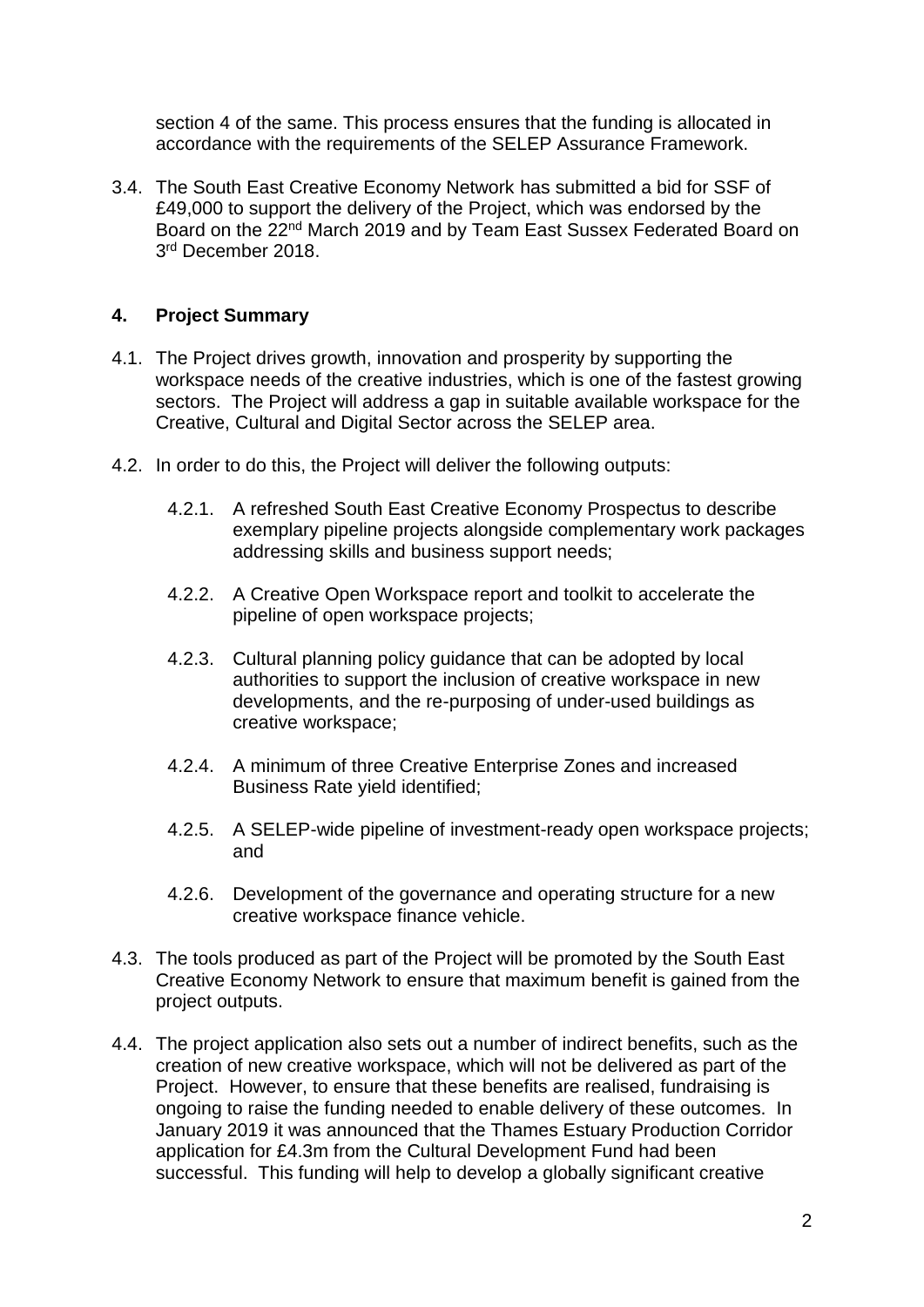production corridor and will contribute towards delivery of the wider project outcomes stated within the Project SSF funding application.

# **5. Project Funding**

5.1. The total cost of the Project is estimated at £70,000 including a SSF ask of £49,000, along with funding contributions from Arts Council England and three Local Authorities within the SELEP area, as set out in Table 1 below.

| Table 1: Project Funding breakdown (£s) |  |  |  |
|-----------------------------------------|--|--|--|
|-----------------------------------------|--|--|--|

| <b>Sources</b>              | 2018/19 | 2019/20 | <b>Total</b> |  |  |
|-----------------------------|---------|---------|--------------|--|--|
| <b>SELEP SSF</b>            |         | 49,000  | 49,000       |  |  |
| Match funding contributions |         |         |              |  |  |
| <b>Arts Council</b>         |         |         |              |  |  |
| <b>England Strategic</b>    | 13,000  | 2,000   | 15,000       |  |  |
| <b>Funds</b>                |         |         |              |  |  |
| <b>Kent County</b>          |         | 2,000   | 2,000        |  |  |
| Council contribution        |         |         |              |  |  |
| <b>East Sussex County</b>   |         | 2,000   | 2,000        |  |  |
| Council contribution        |         |         |              |  |  |
| <b>Essex County</b>         |         | 2,000   | 2,000        |  |  |
| Council contribution        |         |         |              |  |  |
| Total                       | 13,000  | 57,000  | 70,000       |  |  |

- 5.2. Kent County Council, East Sussex County Council and Essex County Council have all committed to providing £2,000 match funding.
- 5.3. The Arts Council England Strategic Funds have been secured and the first instalment of funding (£13,000) has been received. Receipt of the remaining £2,000 of this funding is subject to provision of a progress report and evidence of outcomes achieved. The risk of non-receipt of the remaining funding is considered to be low.

## **Issues for consideration**

### **6. Risks and Dependencies**

- 6.1. The Project risks and dependencies, as detailed in the bid document include:
	- 6.1.1. Untested skills requirements: the need to procure this work in lots has been identified as there are a range of tasks and different suppliers may be needed for different elements of the work to secure the best outcome.
	- 6.1.2. Finance vehicle: whilst the project team have some leads to follow up, the finance vehicle is an ambitious target and will require some opportunism to achieve.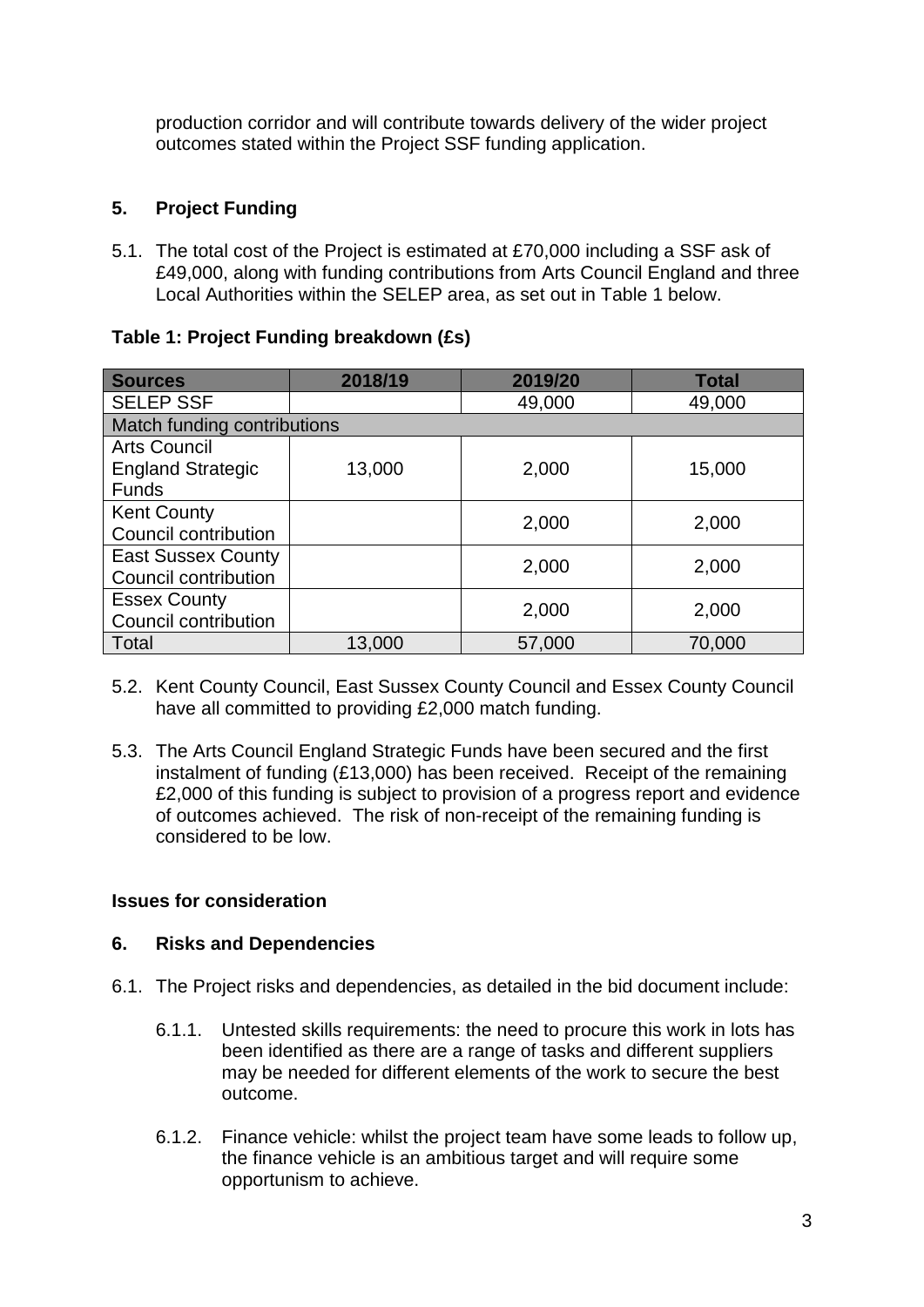## **7. Outcome of ITR Process** *(Accountable Body Comments)*

- 7.1. The Accountable Body has independently assessed the Project Bid Document and has confirmed that the Project meets the criteria for funding, including the Assurance Framework requirement with regard to the expectation that high value for money will be achieved.
- 7.2. The Project meets the assessment criteria and is aligned with SELEP's strategic objectives through seeking to support creation of jobs in the Creative Sector.
- 7.3. The project is pan-LEP and has secured financial contributions from Local Authorities in three of the four federated areas. The bid has been endorsed by Team East Sussex Federated Board.
- 7.4. The BCR for the Project is anticipated to meet the requirements for high value for money based on costs avoided by nine local authorities within the SELEP area as a result of the creation of shared resource outputs. However, it is noted that to realise the full indirect benefits, implementation of the delivered outputs will be required.

### **8. Financial implications** *(Accountable Body Comments)*

- 8.1. A total of £651,600 of SSF funding is available in 2019/20, when taking into account the brought forward funding of £151,600 from 2018/19; of this amount, a total of £151,600 has been awarded to date, leaving an outstanding £500,000 to be allocated.
- 8.2. This Project came forward for endorsement for £49,000 funding at the March 2019 Strategic Board meeting; the requested funding allocation for the Project is set out in Table 2 below.
- 8.3. On approval of this Project award, £451,000 remains outstanding for allocation to new funding bids in 2019/20.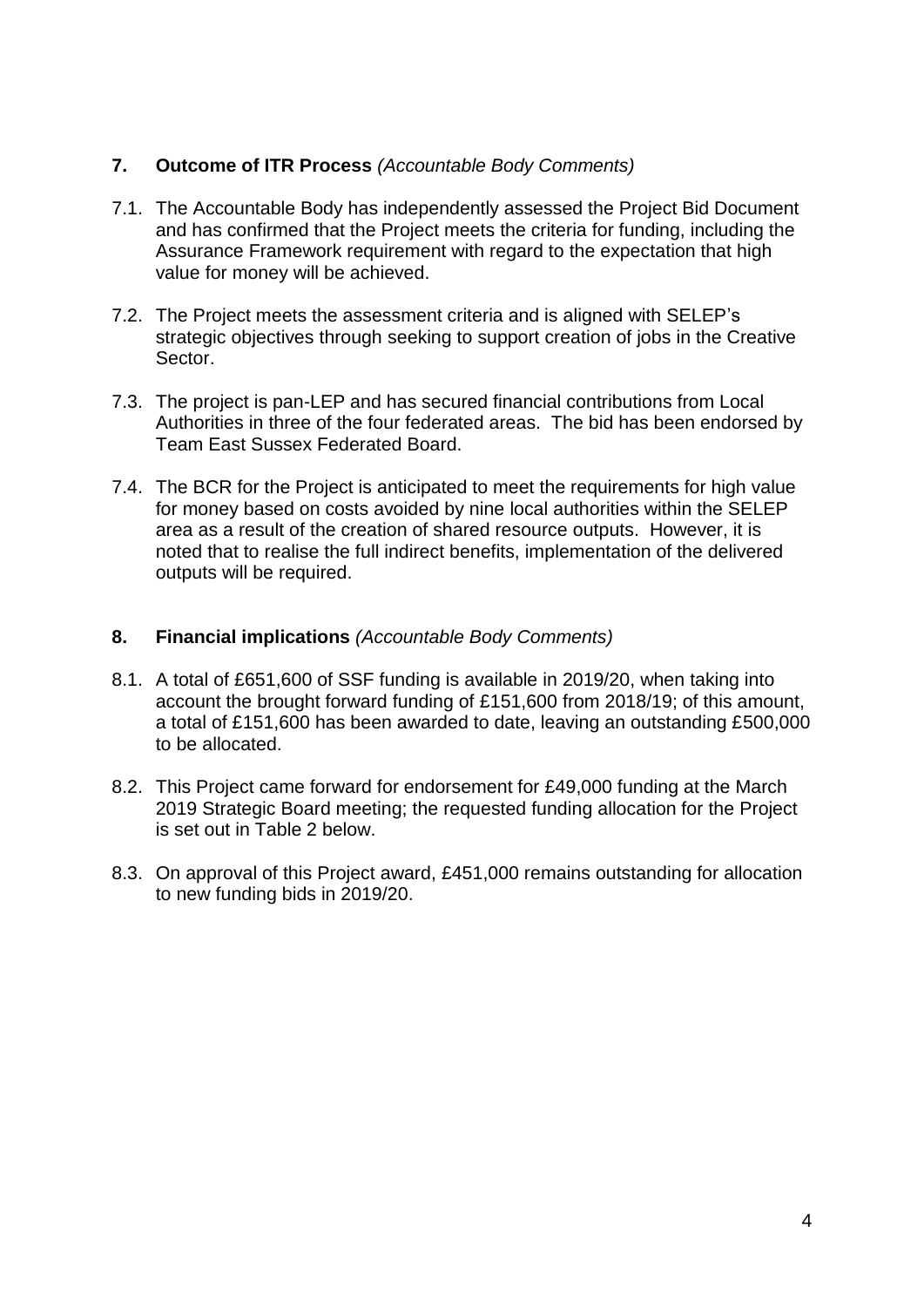# **Table 2: Sector Support Fund Summary**

#### **Sector Support Fund Summary**

| <b>SSF Funding Available</b>        | 2018/19   | 2019/20 | 2020/21        | Total     |
|-------------------------------------|-----------|---------|----------------|-----------|
|                                     | £         | £       |                |           |
|                                     |           |         |                |           |
| <b>Total Funding</b>                | 1,000,000 | 500,000 | 500,000        | 2,000,000 |
| Less Funding approved to date       | 848,400   | 151,600 | $\blacksquare$ | 1,000,000 |
| <b>Balance of funding available</b> | 151,600   | 348,400 | 500,000        | 1,000,000 |
| Plus funding c/f from 2018/19       |           | 151,600 |                |           |
| <b>Funding available</b>            | 151,600   | 500,000 | 500,000        |           |

| Projects seeking approval:           | 2018/19<br>£   | 2019/20<br>£ | 2020/21<br>£ | Total  |
|--------------------------------------|----------------|--------------|--------------|--------|
| <b>SECEN Creative Open Workspace</b> | $\blacksquare$ | 49,000       | ۰            | 49,000 |
| Total projects seeking approval:     |                | 49,000       |              | 49,000 |
| <b>Funding Available</b>             | 151,600        | 500,000      | 500,000      |        |
| Total carry-forward to future years  | 151,600        | 451,000      | 500,000      |        |

8.4. This grant is a fixed maximum contribution to the Project; any Project over spends incurred will be required to be addressed by the Project delivery partner.

### **9. Legal implications** *(Accountable Body Comments)*

9.1. The grant will be transferred to East Sussex County Council via a grant agreement with the Accountable Body; the grant agreement will include a requirement for claw back of the funding if it is not fully expended or not expended in line with the Project Bid Document.

## **10. Equality and Diversity implications**

- 10.1 Section 149 of the Equality Act 2010 creates the public sector equality duty which requires that when a public sector body makes decisions it must have regard to the need to:
	- (a) Eliminate unlawful discrimination, harassment and victimisation and other behaviour prohibited by the Act;
	- (b) Advance equality of opportunity between people who share a protected characteristic and those who do not;
	- (c) Foster good relations between people who share a protected characteristic and those who do not including tackling prejudice and promoting understanding.